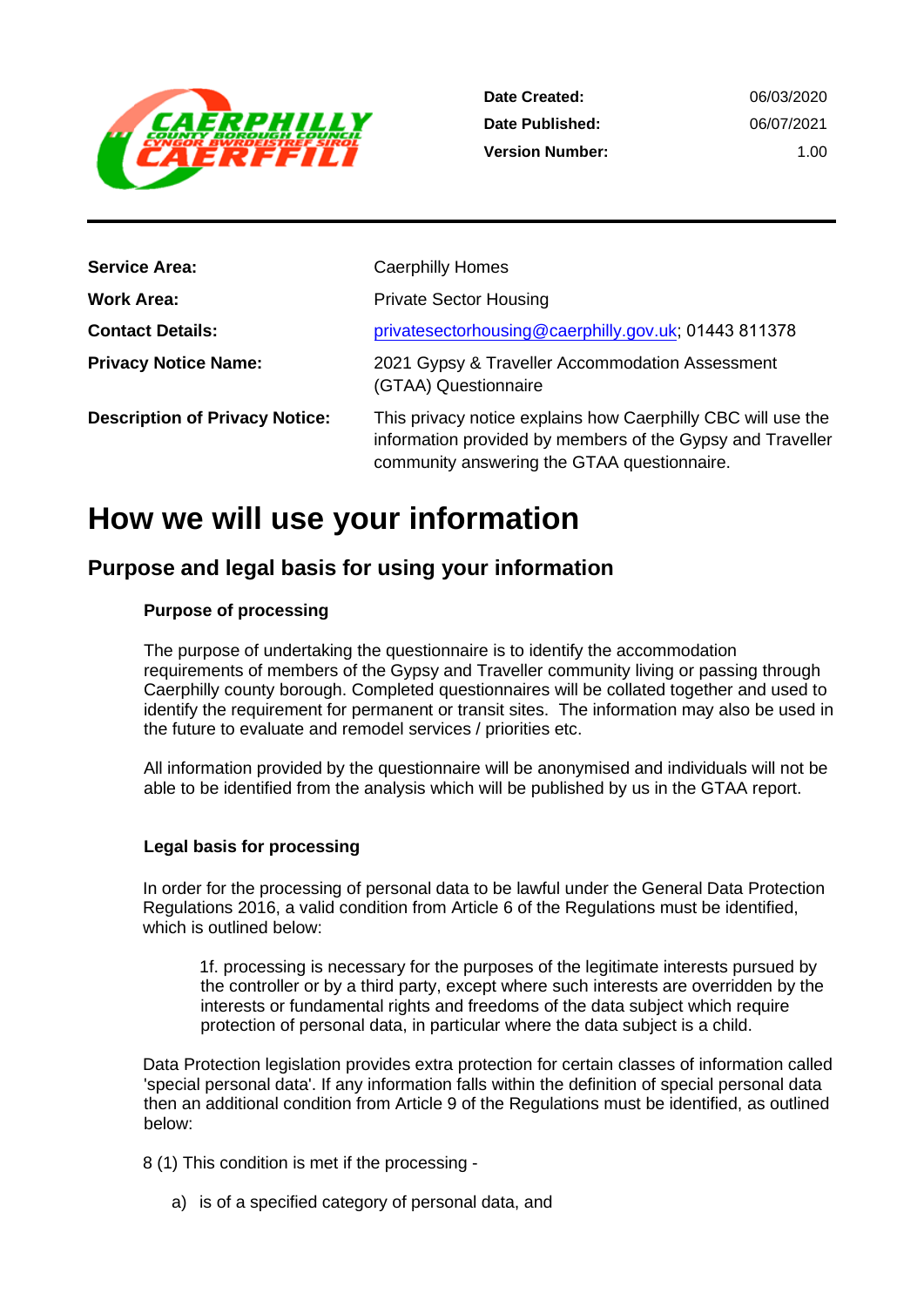b) is necessary for the purposes of identifying or keeping under review the existence or absence of equality of opportunity or treatment between groups of people specified in relation to that category with a view to enabling such equality to be promoted or maintained, subject to exceptions.

### **Who will have access to your information**

#### **Identity of Data Controller and Data Protection Officer**

The Data Controller for your information is Caerphilly County Borough Council. The Data Protection Officer is:

Ms Joanne Jones Corporate Information Governance Manager / Data Protection Officer Email: dataprotection@caerphilly.gov.uk Tel: 01443 864322

#### **Details of main users of your information**

The main user of your information will be Private Sector Housing.

While summary reports may be published, individuals will not be able to be identified from these summary reports.

#### **Details of any sharing of your information with other organisations**

The information you provide when responding to the questionnaire will not be shared with others unless we have a legal duty to do so.

#### **Requests for information**

All recorded information held by Caerphilly County Borough Council may be subject to requests under the Freedom of Information Act 2000, Environmental Information Regulations 2004 and the Data Protection legislation.

If the information you provide is subject to such a request, where possible Caerphilly County Borough Council will consult with you on its release. If you object to the release of your information we will withhold your information if the relevant legislation allows.

#### **How long will we retain your information**

#### **Details of retention period**

How long Caerphilly County Borough Council retains information is determined through statutory requirements or best practice.

Caerphilly County Borough Council will retain your information for a maximum period of 5 years, commencing once the Gypsy Traveller Accommodation Assessment has been completed.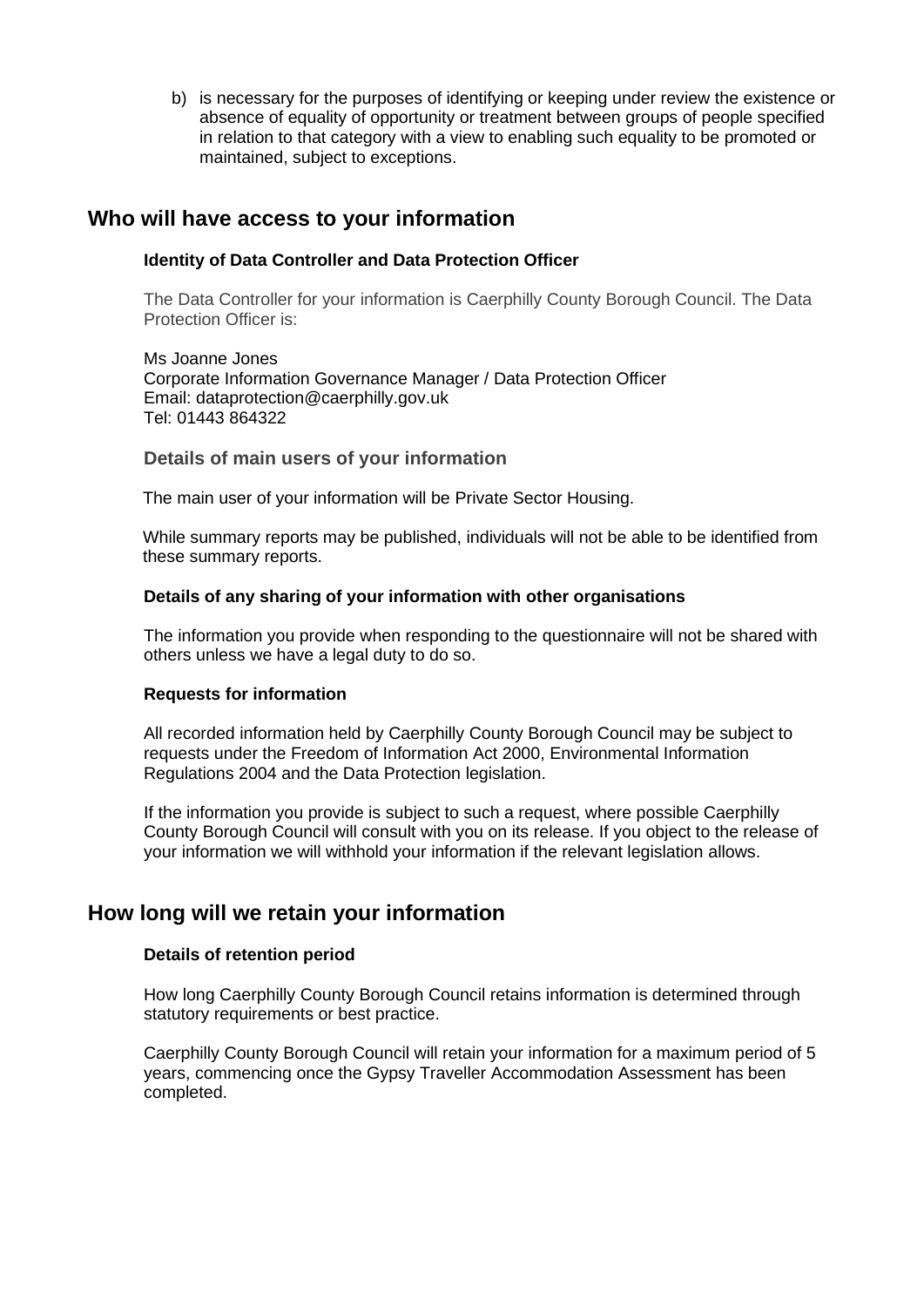## **Your Rights (Inc Complaints Procedure)**

#### **Your rights under Data Protection**

Data Protection gives data subjects (those who the information is about) a number of rights:

- The right of subject access Application forms for this process are available on the council's website: [SAR Form](http://www.caerphilly.gov.uk/CaerphillyDocs/Council-and-democracy/sar_form.aspx)
- The right to be informed
- The right of rectification
- The right to erasure
- The right to restrict processing
- The right to object
- The right to data portability
- Rights in relation to automated decision making and profiling.

Further information on your rights is available from: [www.ico.org.uk](http://www.ico.org.uk/)

To enact your rights, please contact the services area detailed at the top of this form.

#### **Complaints Procedure**

If you are unhappy with the way that Caerphilly County Borough Council has handled your data, you have the right of complaint. Please contact the Service Area detailed at the top of this document outlining your issues.

If you remain unhappy you also have a right of complaint to the Information Commissioner's Office. Please follow this link for further information on the complaints process.

[www.caerphilly.gov.uk/My-Council/Data-protection-and-freedom-of-information/Questions](http://www.caerphilly.gov.uk/My-Council/Data-protection-and-freedom-of-information/Questions-and-complaints)[and-complaints](http://www.caerphilly.gov.uk/My-Council/Data-protection-and-freedom-of-information/Questions-and-complaints)